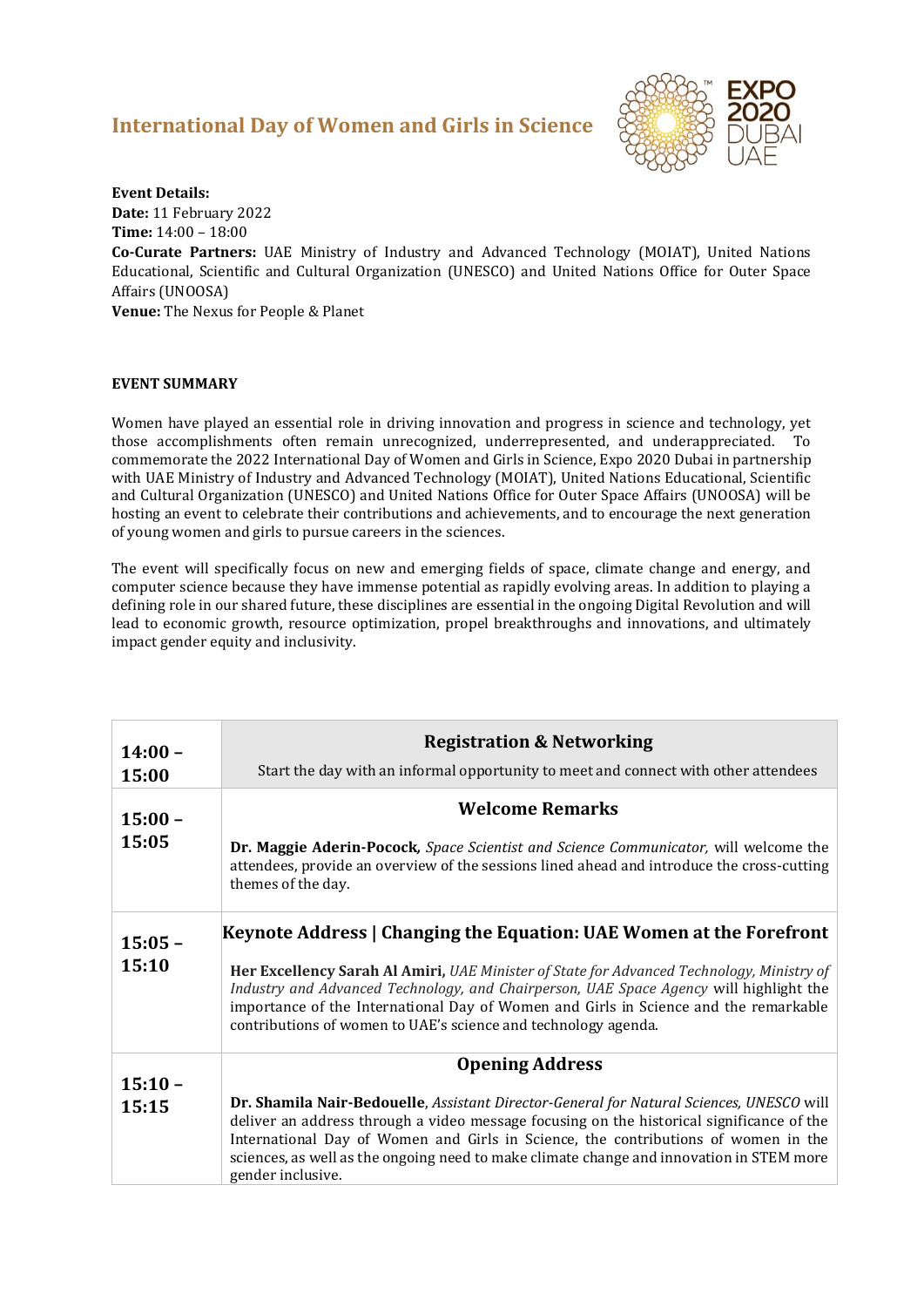| $15:15 -$          | <b>Satellite Talk   The Next Giant Leap</b>                                                                                                                                                                                                                                                                                                                                                                                                                                                                                                                                                                                                                                                                                                                                                          |
|--------------------|------------------------------------------------------------------------------------------------------------------------------------------------------------------------------------------------------------------------------------------------------------------------------------------------------------------------------------------------------------------------------------------------------------------------------------------------------------------------------------------------------------------------------------------------------------------------------------------------------------------------------------------------------------------------------------------------------------------------------------------------------------------------------------------------------|
| 15:50              | <b>Anousheh Ansari (Virtual),</b> CEO of XPrize, will share an account of her space visit as the<br>world's first female space tourist and why it was a giant leap for womankind.                                                                                                                                                                                                                                                                                                                                                                                                                                                                                                                                                                                                                    |
|                    | Following her story, Dr. Maggie Aderin-Pocock will moderate a panel discussion between<br>Simonetta Di Pippo (Virtual), Director, UNOOSA; Fatima Al-Shamsi, Head of Space Policy<br>and Regulations Section, UAE Space Agency; Zainab Azim, Co-Founder of G.I.V.E; UN<br>Space4Women Mentor; and Salma Sylla Mbaye, IAU National Outreach Coordinator for<br>Senegal. They will speak about how they nurtured their space ambitions, their vision for<br>the future of space exploration and research, and what it will take for more women to shoot<br>for the stars. The panellists will also take questions from the audience.                                                                                                                                                                    |
| $15:50 -$<br>16:25 | <b>Power Panel   Closing the Gender Gap in STEM &amp; Innovation</b>                                                                                                                                                                                                                                                                                                                                                                                                                                                                                                                                                                                                                                                                                                                                 |
|                    | Dr. Maggie Aderin-Pocock will engage with a panel of powerhouses of science, technology<br>and innovation: Dr. Hayat Sindi, UNESCO Goodwill Ambassador for Science; Anna<br>Andersone, Co-Creator and Chief Empowerment Officer, Riga TechGirls; Professor Lourdes<br>F. Vega, Director of Research and Innovation Centre for Co2 and Hydrogen (RICH) and<br>Professor of Chemical Engineering, Khalifa University; Professor Kyoko Nozaki (Virtual),<br>2021 FWIS Laureate and Professor of Chemistry at University of Tokyo; Professor Catherine<br>Ngila (Virtual), 2021 FWIS Laureate and Acting Executive Director of the African Academy<br>of Sciences; and Professor Karen Hallberg (Virtual), 2019 FWIS Laureate and Principal<br>Researcher, Argentine Council for Science and Technology. |
|                    | They will speak to the role of science in transforming women's lives and the steps needed<br>to close the gender divide in STEM and Innovation. Their stories will illustrate how women<br>are already re-defining science and innovation for a more inclusive future. The panel will<br>also feature previous Laureates of the L'Oréal-UNESCO For Women in Science (FWIS)<br><b>International Awards.</b>                                                                                                                                                                                                                                                                                                                                                                                           |
| $16:25-$<br>16:35  | <b>Coffee Break</b>                                                                                                                                                                                                                                                                                                                                                                                                                                                                                                                                                                                                                                                                                                                                                                                  |
| $16:35 -$          | <b>Fireside Chat   The Burning Question</b>                                                                                                                                                                                                                                                                                                                                                                                                                                                                                                                                                                                                                                                                                                                                                          |
| 17:05              | In this fireside chat, HE Dr. Nawal Al Hosany, Permanent Representative of the UAE to the<br>International Renewable Energy Agency, Christiana Figueres (Virtual), Former Executive<br>Secretary, UN Framework Convention on Climate Change and Mariam Gulamhusein,<br>Advisory Board Member at Pioneer Academics will answer the burning question: what role<br>will women play in saving the planet?<br>They will discuss the unique position of women in the climate action movement and their<br>contributions to innovative solutions for a climate resilient future.<br>Christiana Figueres will also read out an excerpt from her book "The Future We Choose:<br>Surviving the Climate Crisis" to rally support for gender equality in climate decision making.                               |